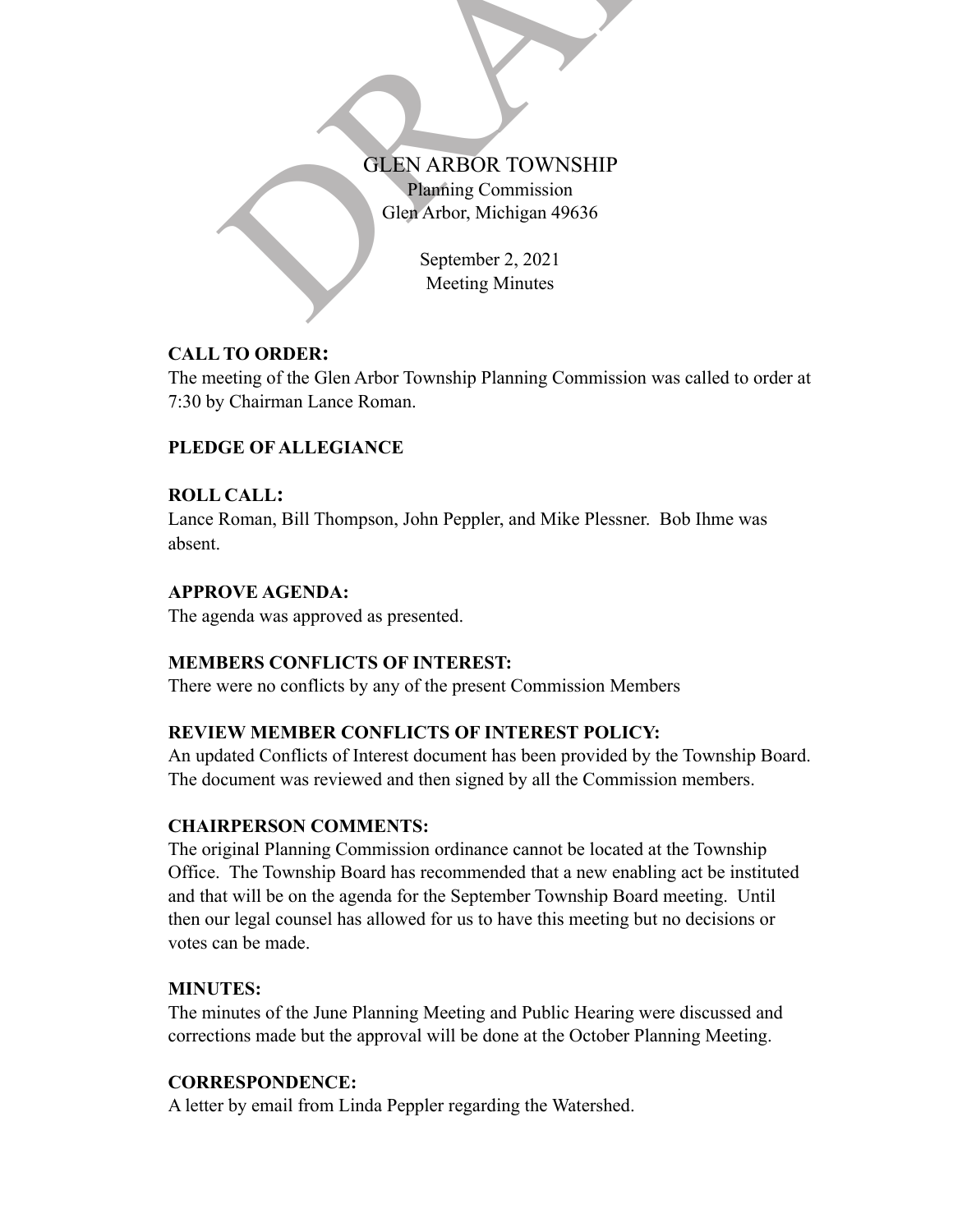# **TOWNSHIP BOARD REPORT:**

Peppler reported on a very busy summer with multiple items being brought before the Township Board.

# **ZONING ADMINISTRATORS REPORT:**

**SHIP BOARD REPORT:**<br>
External a very busy summer with multiple items being brought bet<br>
hip Board.<br>
NG ADMINISTRATORS REPORT:<br>
Somational review was presented regarding the addition to Jeff Gietzen's<br>
Noods Hardware. No P An informational review was presented regarding the addition to Jeff Gietzen's Northwoods Hardware. No Public Hearing will be required for the project. Cypher reported on a busy summer. His monthly reports are available at the Township Office.

# **ZONING BOARD OF APPEALS REPORT:**

Peppler reported the ZBA has nothing pending.

# **PUBLIC COMMENTS:**

Jan Semple asked a question regarding food trucks in Glen Arbor... Cypher responded there is a public vending ordinance which prohibits food trucks. The exception is a person can operate a permanent food truck on their own property.

#### **BUSINESS:**

# **1. Review and comment PC Enabling Ordinance for Township Board**

Roman cited the original 1943 Planning and Zoning Commission was formed by permission and rules by the State of Michigan. The State of Michigan changed the name in 2011 to just Planning Commission. Roman reviewed and commented on the Enabling Ordinance.

# **2. Review and adopt updated PC bylaws**

Roman reviewed the updated Planning Commission bylaws. The Planning Commission will discuss and send recommendations to the Township Board to review items discussed by the Planning Commission.

# **3. Review Township Board comments for Single Family Dwellings**

- held for future meeting
- **4. Review Watershed District** 
	- held for future meeting
- **5. Review ordinance update proposals**
	- **a. Relaxing off street parking requirements in Business District**
	- **b. Fences as structures**
		- held for future meeting

# **6. Ordinance review sub-committee update**

**-** held for future meeting

# **PUBLIC COMMENTS:**

Denny Becker representing the Overlay District and offered Glen Lake Associations expertise and support when Planning adds it to their agenda**.**